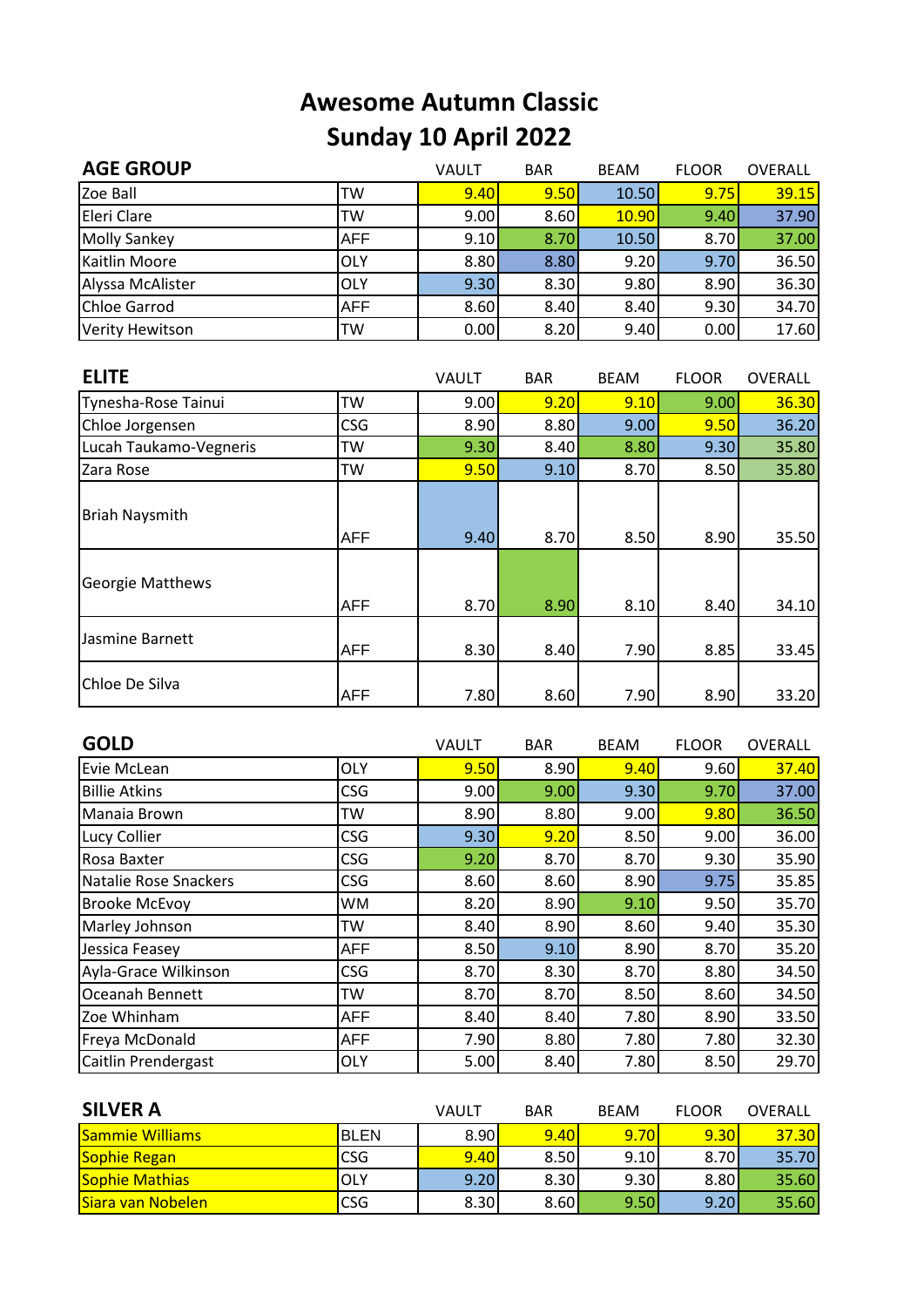| <b>Molly Edwards</b>             | <b>CSG</b>  | 9.00  | 8.70       | 8.90        | 8.70         | 35.30   |
|----------------------------------|-------------|-------|------------|-------------|--------------|---------|
| <b>Anya Sandford</b>             | <b>OLY</b>  | 7.80  | 8.70       | 9.60        | 9.00         | 35.10   |
| <b>Mayden-Rose Austin</b>        | <b>CSG</b>  | 8.00  | 9.00       | 9.00        | 9.00         | 35.00   |
| <b>Cedar Owen</b>                | <b>TW</b>   | 8.70  | 8.70       | 8.80        | 8.60         | 34.80   |
| <b>Elizabeth Ramirez-Bennett</b> | <b>OLY</b>  | 8.70  | 8.70       | 8.90        | 8.50         | 34.80   |
| <b>Lila-Rose Desmond</b>         | <b>CSG</b>  | 7.80  | 8.60       | 9.20        | 9.10         | 34.70   |
| <b>Ruby Kennedy</b>              | <b>OLY</b>  | 8.80  | 8.60       | 8.40        | 8.80         | 34.60   |
| Olivia Redell                    | <b>AFF</b>  | 8.30  | 8.60       | 9.00        | 8.70         | 34.60   |
| <b>Clara Watt</b>                | <b>BLEN</b> | 7.70  | 8.80       | 9.10        | 8.90         | 34.50   |
| <b>Isabella Broom</b>            | <b>AFF</b>  | 9.20  | 7.80       | 8.60        | 8.80         | 34.40   |
| <b>Maddison Crozier</b>          | <b>AFF</b>  | 7.80  | 8.60       | 8.90        | 8.90         | 34.20   |
| Kyla O'Donoghue                  | <b>AFF</b>  | 7.80  | 8.40       | 9.20        | 8.70         | 34.10   |
| <b>Summer Bowden</b>             | <b>AFF</b>  | 7.90  | 8.10       | 8.60        | 8.80         | 33.40   |
| <b>Anna Love</b>                 | <b>BLEN</b> | 8.00  | 8.40       | 8.70        | 8.30         | 33.40   |
| <b>Hollie Lewis-Jensen</b>       | <b>CSG</b>  | 8.00  | 7.10       | 8.90        | 8.80         | 32.80   |
| <b>Abigail Woolhouse</b>         | <b>AFF</b>  | 7.80  | 7.80       | 8.70        | 8.30         | 32.60   |
| <b>Vivian Su</b>                 | <b>OLY</b>  | 7.00  | 7.60       | 9.10        | 8.60         | 32.30   |
| <b>Eloide Wrightman</b>          | <b>AFF</b>  | 7.50  | 7.40       | 8.80        | 8.40         | 32.10   |
| <b>SILVER B</b>                  |             |       |            |             |              |         |
| <b>Khloe Spooner</b>             | <b>WM</b>   | 8.60  | 8.70       | 9.50        | 9.20         | 36.00   |
| <b>Neve Larmer</b>               | <b>CSG</b>  | 9.00  | 8.80       | 9.20        | 8.80         | 35.80   |
| <b>April Mockford</b>            | <b>CSG</b>  | 8.40  | 8.90       | 9.30        | 9.05         | 35.65   |
| <b>Alyssa-Rose Coates</b>        | <b>CSG</b>  | 8.90  | 8.80       | 9.00        | 8.70         | 35.40   |
| Shanae Ireland                   | <b>BLEN</b> | 9.10  | 8.70       | 8.90        | 8.70         | 35.40   |
| <b>Lucy Thompson</b>             | <b>CSG</b>  | 8.80  | 8.70       | 9.00        | 8.50         | 35.00   |
| Lucy McMillan                    | <b>OLY</b>  | 8.50  | 8.20       | 9.10        | 9.00         | 34.80   |
| <b>Brooke Morahan</b>            | <b>CSG</b>  | 8.00  | 8.60       | 9.20        | 8.60         | 34.40   |
| Abigail Jamieson-Green           | <b>OLY</b>  | 7.70  | 9.20       | 8.90        | 8.50         | 34.30   |
| <b>Bailey Parish</b>             | <b>OLY</b>  | 9.00  | 6.80       | 9.30        | 8.90         | 34.00   |
| Sophia Baynas                    | <b>CSG</b>  | 7.80  | 7.90       | 9.40        | 8.80         | 33.90   |
| Matilda Wong                     | <b>OLY</b>  | 8.30  | 7.00       | 9.00        | 9.10         | 33.40   |
| <b>Eveley Gilmore</b>            | AFF         | 8.50  | 7.60       | 8.60        | 8.60         | 33.30   |
| Imogen Thornhill                 | WМ          | 8.10  | 8.20       | 8.30        | 8.70         | 33.30   |
| <b>Emilia Wolpert</b>            | <b>CSG</b>  | 7.50  | 7.60       | 9.35        | 8.70         | 33.15   |
| Vittoria London                  | <b>BLEN</b> | 7.70  | 7.60       | 8.80        | 8.80         | 32.90   |
| Olivia Chellet                   | <b>OLY</b>  | 8.00  | 7.50       | 8.80        | 8.40         | 32.70   |
| <b>Tia Hickman</b>               | <b>BLEN</b> | 7.60  | 7.30       | 8.50        | 8.80         | 32.20   |
| Makayla Goss                     | <b>BLEN</b> | 7.70  | 7.10       | 8.90        | 8.40         | 32.10   |
| <b>SILVER BOYS</b>               |             |       |            |             |              |         |
| Liam Gauld                       | <b>AFF</b>  | 8.40  | 9.20       | 8.70        | 8.30         | 34.60   |
| <b>Jack Snowdon</b>              | WM          | 8.10  | 8.90       | 8.90        | 8.70         | 34.60   |
|                                  |             |       |            |             |              |         |
| <b>BRONZE A</b>                  |             | VAULT | <b>BAR</b> | <b>BEAM</b> | <b>FLOOR</b> | OVERALL |
| <b>Ruby Wilkinson</b>            | <b>CSG</b>  | 8.60  | 9.40       | 9.20        | 9.00         | 36.20   |
| <b>Olivia Easton</b>             | ASH         | 9.20  | 8.20       | 9.50        | 9.10         | 36.00   |
| <b>Phoebe Westaway</b>           | <b>CSG</b>  | 8.80  | 9.00       | 8.80        | 9.25         | 35.85   |
| Lily Kate Irving                 | WM          | 8.40  | 8.30       | 9.60        | 9.30         | 35.60   |
| <b>Ava Kent</b>                  | <b>CSG</b>  | 8.60  | 9.50       | 8.50        | 9.00         | 35.60   |
| <b>Adelaide Hollis</b>           | CSG         | 9.00  | 8.50       | 9.30        | 8.70         | 35.50   |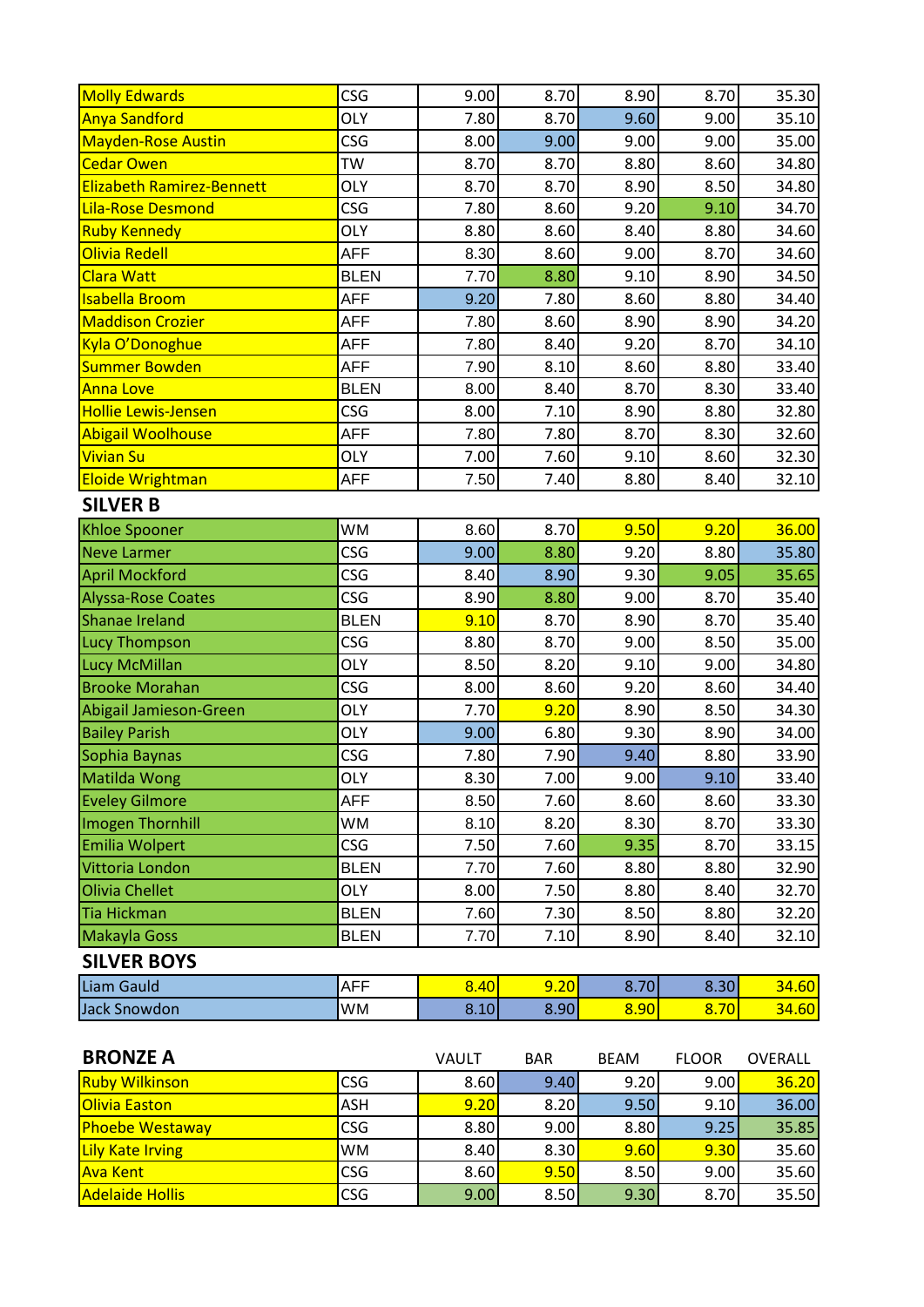| <b>Alyssa Allison</b>     | <b>WM</b>  | 9.00 | 8.80 | 8.30 | 9.20 | 35.30 |
|---------------------------|------------|------|------|------|------|-------|
| <b>Tara Watson</b>        | <b>CSG</b> | 7.80 | 9.40 | 8.80 | 9.20 | 35.20 |
| <b>Kayla Burrowes</b>     | <b>CSG</b> | 9.10 | 8.10 | 9.00 | 8.70 | 34.90 |
| <b>Peyton Kristiansen</b> | <b>CSG</b> | 8.90 | 8.40 | 8.90 | 8.60 | 34.80 |
| Lily Wheeler              | <b>CSG</b> | 8.70 | 8.50 | 8.70 | 8.90 | 34.80 |
| <b>Annabell Duder</b>     | <b>CSG</b> | 8.60 | 8.30 | 8.90 | 8.90 | 34.70 |
| <b>Abigail Chong</b>      | <b>CSG</b> | 8.70 | 8.50 | 8.30 | 8.80 | 34.30 |
| Leah Ross                 | <b>CSG</b> | 8.80 | 8.60 | 8.10 | 8.80 | 34.30 |
| <b>Savannah Thomson</b>   | <b>CSG</b> | 8.50 | 8.30 | 9.00 | 8.30 | 34.10 |
| <b>Lucy Edwards</b>       | ASH        | 8.40 | 7.60 | 8.95 | 9.00 | 33.95 |
| Pippa O'Sullivan          | WM         | 8.70 | 8.10 | 8.80 | 8.30 | 33.90 |
| <b>Isobell Lynn</b>       | CSG        | 8.70 | 8.50 | 8.40 | 8.20 | 33.80 |
| <b>Miaki Green</b>        | <b>CSG</b> | 8.70 | 8.40 | 8.60 | 8.00 | 33.70 |
| Olivia Wood (RC)          | <b>CSG</b> | 8.70 | 8.10 | 8.50 | 8.40 | 33.70 |
| Mikayla Redgwell          | <b>AFF</b> | 8.30 | 8.10 | 8.70 | 8.40 | 33.50 |
| <b>Petal Lee</b>          | <b>CSG</b> | 7.90 | 8.60 | 8.60 | 8.40 | 33.50 |
| Naomi Shchaveleva         | <b>CSG</b> | 7.60 | 8.00 | 8.60 | 8.80 | 33.00 |
| <b>Isabella Kennedy</b>   | <b>CSG</b> | 7.80 | 7.20 | 8.50 | 8.50 | 32.00 |

| <b>BRONZE B</b>               |             | VAULT | <b>BAR</b> | <b>BEAM</b> | <b>FLOOR</b> | <b>OVERALL</b> |
|-------------------------------|-------------|-------|------------|-------------|--------------|----------------|
| Stella Greenwood              | <b>BLEN</b> | 8.80  | 9.30       | 9.20        | 9.10         | 36.40          |
| <b>Isla Cull</b>              | CSG         | 8.80  | 9.20       | 9.30        | 8.60         | 35.90          |
| <b>Addie Kitto</b>            | <b>BLEN</b> | 8.30  | 9.00       | 8.80        | 9.30         | 35.40          |
| <b>Amellie Walker</b>         | <b>BLEN</b> | 9.10  | 8.30       | 8.90        | 9.10         | 35.40          |
| <b>Maddison Campbell-Bird</b> | <b>CSG</b>  | 9.10  | 8.60       | 8.80        | 8.70         | 35.20          |
| Leonie Yvon                   | <b>BLEN</b> | 7.40  | 9.20       | 9.05        | 9.20         | 34.85          |
| <b>Chloe Biddington</b>       | <b>OLY</b>  | 8.80  | 8.40       | 9.00        | 8.50         | 34.70          |
| <b>Milly Tucker</b>           | CSG         | 8.70  | 8.80       | 8.50        | 8.50         | 34.50          |
| Helena Kotze                  | <b>CSG</b>  | 8.90  | 9.10       | 8.10        | 8.30         | 34.40          |
| <b>Jade Tomlinson</b>         | WM          | 8.10  | 9.00       | 8.70        | 8.60         | 34.40          |
| <b>Mackenzie Barnes</b>       | <b>CSG</b>  | 8.00  | 8.90       | 8.90        | 8.50         | 34.30          |
| Keira-Leigh Wilkinson         | <b>BLEN</b> | 8.20  | 8.50       | 8.80        | 8.70         | 34.20          |
| Katerina Blair                | <b>AFF</b>  | 8.90  | 8.00       | 8.50        | 8.70         | 34.10          |
| <b>Ella Corcoran</b>          | <b>CSG</b>  | 7.90  | 8.70       | 8.80        | 8.50         | 33.90          |
| <b>Hannah Lee</b>             | <b>CSG</b>  | 8.70  | 8.40       | 8.20        | 8.60         | 33.90          |
| Madeline Posthuma             | CSG         | 8.40  | 8.40       | 8.50        | 8.40         | 33.70          |
| Isla Worsley                  | WM          | 7.70  | 7.70       | 9.25        | 9.00         | 33.65          |
| Jaydah Wallace                | <b>BLEN</b> | 7.90  | 8.10       | 8.70        | 8.80         | 33.50          |
| <b>Freya McLeish</b>          | <b>OLY</b>  | 8.40  | 7.80       | 8.90        | 8.30         | 33.40          |
| Ayla Rose Lyall               | <b>BLEN</b> | 8.00  | 8.40       | 8.30        | 8.60         | 33.30          |
| Amelia Haughie                | CSG         | 8.60  | 8.10       | 8.30        | 8.20         | 33.20          |
| <b>Ruby Sullivan</b>          | WM          | 7.80  | 7.80       | 8.70        | 8.90         | 33.20          |
| <b>Brylee Butland</b>         | <b>AFF</b>  | 7.80  | 8.20       | 8.50        | 8.60         | 33.10          |
| <b>Hope Sharplin</b>          | <b>WEND</b> | 8.70  | 7.50       | 8.40        | 8.40         | 33.00          |
| Karlia Sullivan               | <b>AFF</b>  | 8.60  | 7.50       | 7.90        | 8.80         | 32.80          |
| <b>Carly Green</b>            | <b>AFF</b>  | 8.50  | 7.80       | 8.00        | 8.40         | 32.70          |
| Theresa Watt                  | <b>BLEN</b> | 8.00  | 8.10       | 8.10        | 8.40         | 32.60          |
| <b>Emily Snowdon</b>          | WM          | 8.30  | 7.50       | 7.90        | 8.40         | 32.10          |
| Mia Mardon                    | <b>OLY</b>  | 8.50  | 7.20       | 7.90        | 8.20         | 31.80          |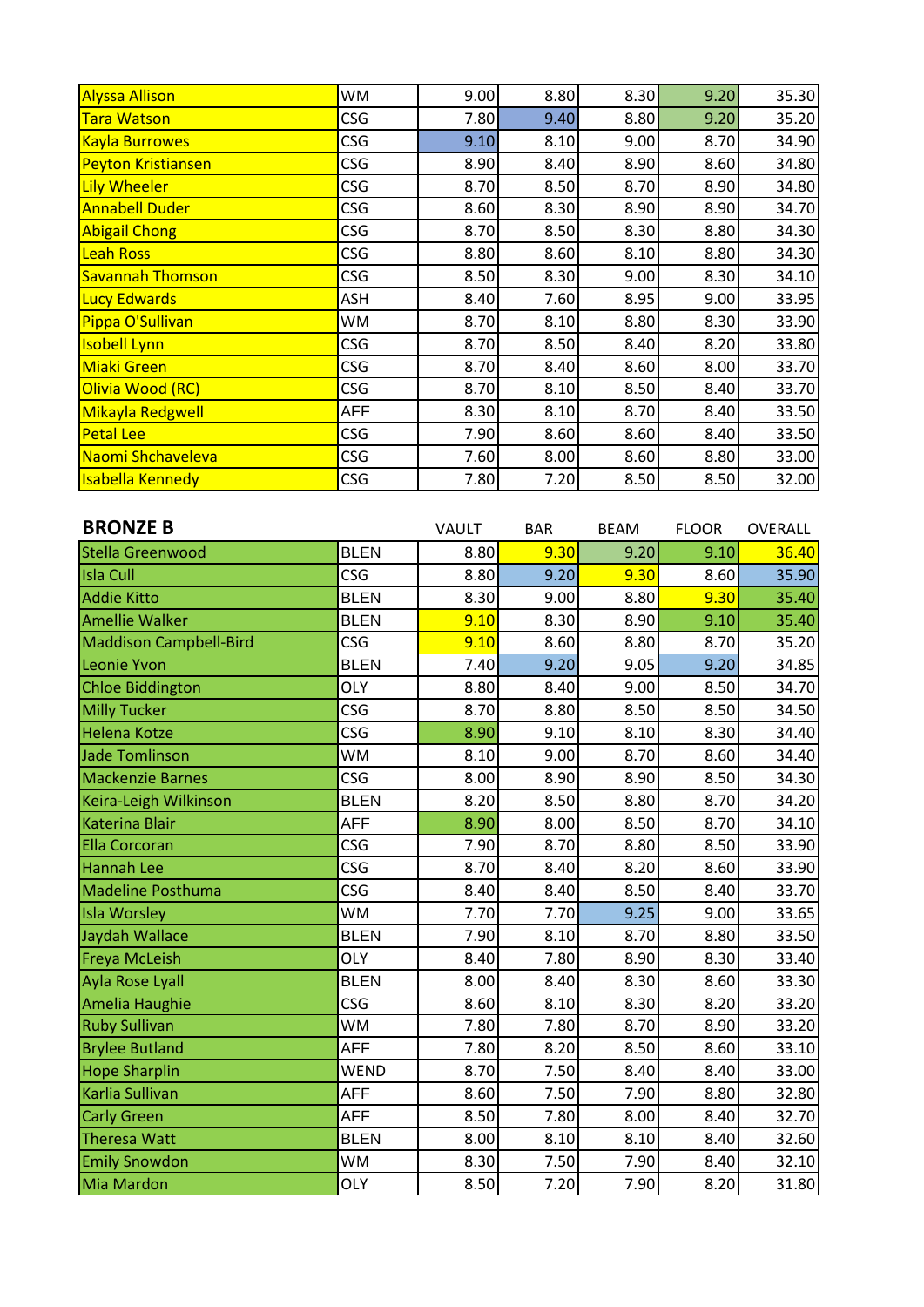| <b>BRONZE BOYS</b> |            | VAULT | <b>BAR</b> | <b>RINGS</b> | <b>FLOOR</b> | OVERALL |
|--------------------|------------|-------|------------|--------------|--------------|---------|
| <b>Eli Naicker</b> | <b>AFF</b> | 8.40  | 7.90       | 8.80         | 8.60         | 33.70   |
| Soren Taylor       | <b>AFF</b> | 8.30  | 7.60       | 8.90         | 8.50         | 33.30   |
| Liam Short         | <b>AFF</b> | 8.60  | 7.80       | 8.50         | 8.30         | 33.20   |

| <b>IRON A</b>                |                           | VAULT | <b>BAR</b> | <b>BEAM</b> | <b>FLOOR</b> | OVERALL |
|------------------------------|---------------------------|-------|------------|-------------|--------------|---------|
| Sammy Wood                   | <b>ASH</b>                | 9.40  | 9.10       | 9.45        | 9.00         | 36.95   |
| <b>Annabelle Speden</b>      | <b>CSG</b>                | 9.55  | 8.80       | 9.05        | 9.25         | 36.65   |
| <b>Isabella Hendry</b>       | <b>CSG</b>                | 8.90  | 9.05       | 9.60        | 9.10         | 36.65   |
| <b>Victoria Grocott</b>      | <b>WM</b>                 | 9.20  | 9.00       | 9.20        | 8.80         | 36.20   |
| <b>Chloe Henry</b>           | <b>CSG</b>                | 9.65  | 8.40       | 8.95        | 9.15         | 36.15   |
| <b>Millie Jones</b>          | <b>ASH</b>                | 9.20  | 9.20       | 9.30        | 8.45         | 36.15   |
| <b>Heather Walker</b>        | <b>CSG</b>                | 9.50  | 8.60       | 8.95        | 9.00         | 36.05   |
| <b>Ella Griffiths</b>        | <b>CSG</b>                | 8.90  | 8.50       | 9.15        | 9.45         | 36.00   |
| <b>Holly Croucher</b>        | <b>WM</b>                 | 9.10  | 8.90       | 9.40        | 8.50         | 35.90   |
| <b>Madeline Edwards</b>      | <b>ASH</b>                | 8.80  | 8.60       | 9.20        | 9.10         | 35.70   |
| <b>Emily Grant</b>           | <b>WM</b>                 | 9.45  | 8.50       | 9.10        | 8.65         | 35.70   |
| <b>Millie Chin</b>           | <b>CSG</b>                | 9.50  | 7.90       | 8.80        | 9.40         | 35.60   |
| <b>Sophia Foley</b>          | <b>CSG</b>                | 8.80  | 8.80       | 8.50        | 9.35         | 35.45   |
| <b>Tiana Beasant</b>         | <b>CSG</b>                | 9.00  | 8.80       | 8.30        | 9.20         | 35.30   |
| <b>Pepper Inkster</b>        | <b>CSG</b>                | 8.10  | 8.80       | 9.30        | 8.70         | 34.90   |
| <b>Charlie Douglas</b>       | <b>CSG</b>                | 9.60  | 8.80       | 8.00        | 8.45         | 34.85   |
| Izahbella Hall               | <b>CSG</b>                | 8.90  | 8.70       | 8.55        | 8.65         | 34.80   |
| <b>Violet Unsted</b>         | <b>CSG</b>                | 9.50  | 7.60       | 8.75        | 8.75         | 34.60   |
| Sasha Matsumura-Thomas       | <b>CSG</b>                | 8.90  | 8.50       | 8.60        | 8.60         | 34.60   |
| <b>Eilish Mary Mureeckal</b> | <b>CSG</b>                | 9.00  | 8.80       | 8.25        | 8.55         | 34.60   |
| Zoe Villarosa                | <b>AFF</b>                | 8.90  | 8.70       | 8.40        | 8.55         | 34.55   |
| <b>Liberty Morgan</b>        | <b>ASH</b>                | 8.30  | 8.80       | 8.90        | 8.30         | 34.30   |
| <b>Hayley Quantock</b>       | <b>CSG</b>                | 8.75  | 8.50       | 8.40        | 8.60         | 34.25   |
| Tilia McHaffie               | <b>CSG</b>                | 9.15  | 8.50       | 8.35        | 8.20         | 34.20   |
| <b>Freya Wall</b>            | <b>CSG</b>                | 8.60  | 8.60       | 8.25        | 8.55         | 34.00   |
| <b>Madelyn Robertson</b>     | <b>CSG</b>                | 8.10  | 8.40       | 8.55        | 8.90         | 33.95   |
| <b>Chloe Douglas</b>         | $\overline{\mathsf{CSG}}$ | 8.70  | 8.50       | 8.35        | 8.40         | 33.95   |
| Saskia Hawke                 | <b>AFF</b>                | 8.95  | 8.60       | 8.10        | 8.25         | 33.90   |
| <b>Eva McClure</b>           | <b>AFF</b>                | 8.90  | 8.20       | 7.90        | 8.35         | 33.35   |

| <b>IRON B</b>        |            | VAULT | <b>BAR</b> | <b>BEAM</b> | <b>FLOOR</b> | OVERALL |
|----------------------|------------|-------|------------|-------------|--------------|---------|
| Amelia Walter        | <b>CSG</b> | 9.60  | 9.15       | 9.10        | 9.20         | 37.05   |
| <b>Alana Gilbert</b> | <b>ASH</b> | 8.90  | 9.15       | 9.50        | 9.15         | 36.70   |
| Awatea Calman        | <b>CSG</b> | 8.80  | 9.30       | 9.10        | 9.45         | 36.65   |
| Kaela Spooner        | <b>WM</b>  | 9.25  | 8.70       | 9.20        | 9.50         | 36.65   |
| Zoe Drennan          | <b>CSG</b> | 9.35  | 8.80       | 9.05        | 9.35         | 36.55   |
| <b>Emily Toon</b>    | <b>AFF</b> | 9.40  | 8.90       | 9.00        | 9.20         | 36.50   |
| <b>Lucy Young</b>    | <b>CSG</b> | 9.50  | 9.00       | 8.95        | 8.75         | 36.20   |
| Lucy Johnston        | <b>CSG</b> | 9.40  | 8.50       | 9.20        | 9.10         | 36.20   |
| Jennifer Irvine      | <b>CSG</b> | 9.45  | 8.80       | 8.60        | 9.25         | 36.10   |
| Julia Leota          | <b>CSG</b> | 9.35  | 9.00       | 9.00        | 8.75         | 36.10   |
| <b>Ruby Ahlfeld</b>  | <b>OLY</b> | 9.25  | 8.90       | 9.25        | 8.70         | 36.10   |
| Ava Leiato           | <b>CSG</b> | 9.20  | 8.60       | 8.90        | 9.35         | 36.05   |